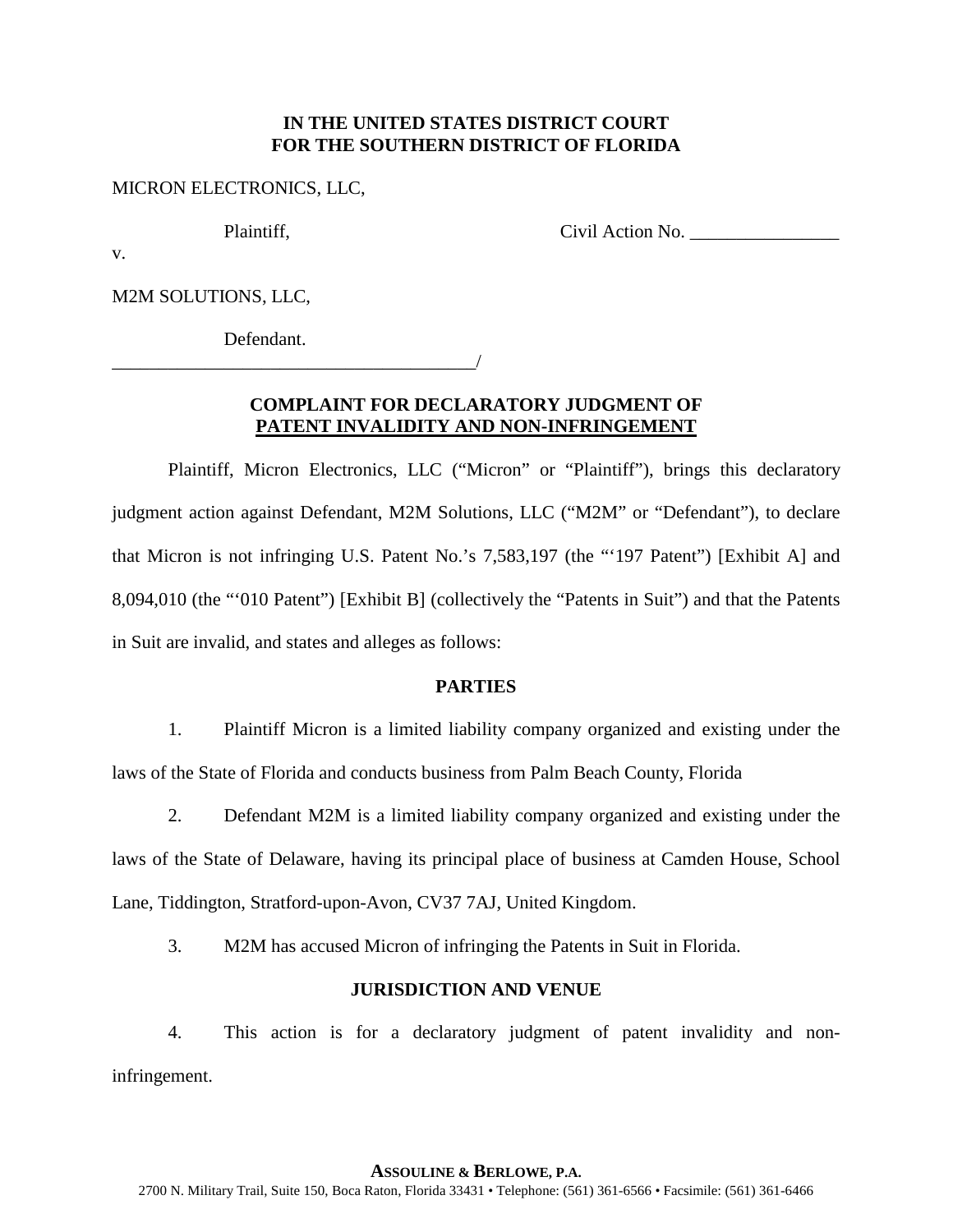5. The Court has subject matter jurisdiction under 28 U.S.C. §§ 1331, 1338(a), 2201, and 2202.

6. This Court has personal jurisdiction over M2M because, knowing that Micron is a Florida resident and that its principal place of business is in Florida, M2M has publicly unlawfully accused Micron of infringing its patents knowing that Micron would be damaged in Florida by M2M's public actions.

7. Moreover, M2M intentionally and in bad faith directed its baseless accusations at Micron in Florida knowing that Micron's principal place of business is in Florida and those such allegations would have a substantial impact, and harm Micron and Micron's business in Florida.

8. M2M does not practice the Patents in Suit anywhere in the United States, yet M2M contacted Micron in Florida for purposes of soliciting royalties from Micron's sales of Machine to Machine products.

9. M2M has solicited royalties and licensing agreements from other parties for sales in Florida.

10. M2M has no significant presence in Delaware and only incorporated in Delaware a few days before filing suit in that district.

11. Micron has no business or contacts with Delaware. Delaware Courts have no personal jurisdiction over Micron.

12. Most of the likely witnesses reside in Florida, Europe or China.

13. Venue is proper in this district under 28 U.S.C. §§ 1391(b) and (c), and 1400(b).

### **GENERAL ALLEGATIONS FOR ALL CLAIMS**

14. M2M claims to be the owner of the Patents in Suit.

15. Moore's law observes that over the history of computing hardware, the number of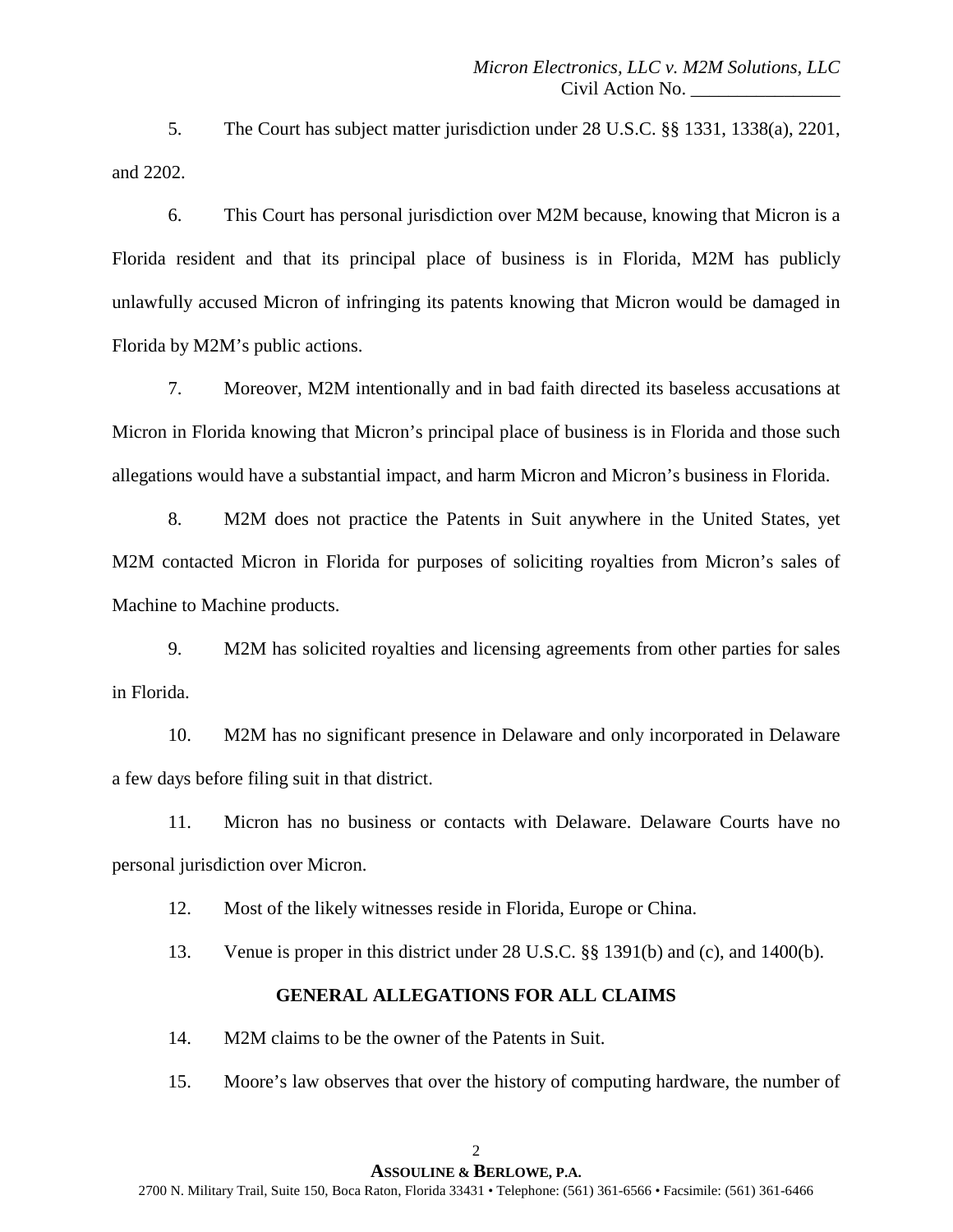transistors on integrated circuits doubles approximately every two years.

16. In part, because of Moore's law, many science fiction books, television series, movies and scholarly articles predicted "convergence" of computing technology into tiny personal communication devices.

17. For instance, long before May 23, 2000, Star Trek's Starfleet has made use of tricorders, personal communicators, PADDS and other devices with programmable communications circuits. These fictional devices used antenna and secure communications channels to route and transmit data. Also, in Star Trek the Borg were known to communicate with a hive as they assimilated life forms and technology (through the use of nanobots) into a collective network of drones.

18. Since the 1940s', comic book detective, Dick Tracy, had a wristwatch communicator programmed to communicate with the police chief.

19. In the 1960s television series, Get Smart, Maxwell Smart used a shoe phone, programmed with a direct line to the chief's telephone. In the 1980 movie spin-off, *The Nude Bomb, a.k.a. The Return of Maxwell Smart* (1980), the shoe phones were updated to include touch-tone dialing and an answering machine.

20. Since the 1960s, Ian Flemming's James Bond ("Agent 007") has had unique communicators and homing beacons that he has used in his films, and in 1997, Agent 007 even used an Ericson™ smartphone to remotely control his BMW™ 750iL. In early 2000, Ericson released a similar looking r380 smartphone which ran the Symbian Operating System ("OS").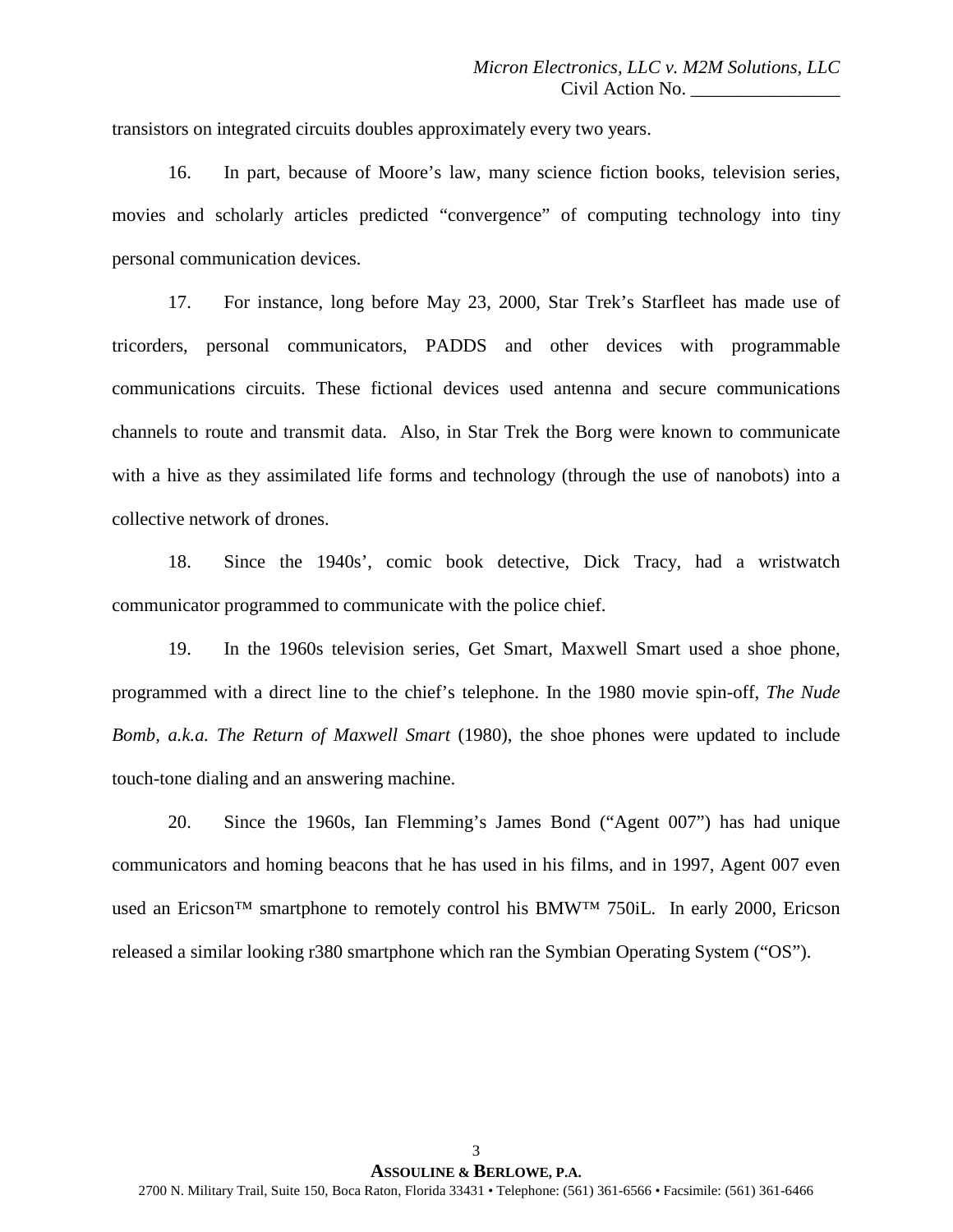21. Meanwhile, in the real world, during the 1970s, the U.S. National Aeronautics and Space Administration ("NASA") put probes into outer-space which NASA continues to maintain wireless communication links as they reach the farthest depths of our solar system (e.g. Voyager I and Voyager II).



22. Other NASA programs put rovers on Mars capable of uplink and downlink communications. For example, in 1996, after many prototypes and years of tests on Earth, the Pathfinder mission launched the Sojourner and the Carl Sagan Memorial Station to space.



23. The Pathfinder Lander and Rover landed on Mars and used a Lander-to-Rover telecommunications link which was able to communicate with mission control back on Earth.

24. Prior to May 23, 2000, various private and public satellites were placed into orbit around the planet Earth. Many of these satellites had the ability to securely authenticate and communicate with other machines and satellites over packet switched networks.

25. In 1969, the Advanced Research Projects Agency Network ("ARPANET") was the world's first operational packet switching network and the progenitor of what was to become the global Internet.

26. In 1983 the ARPANET is generally credited with becoming the original subnet of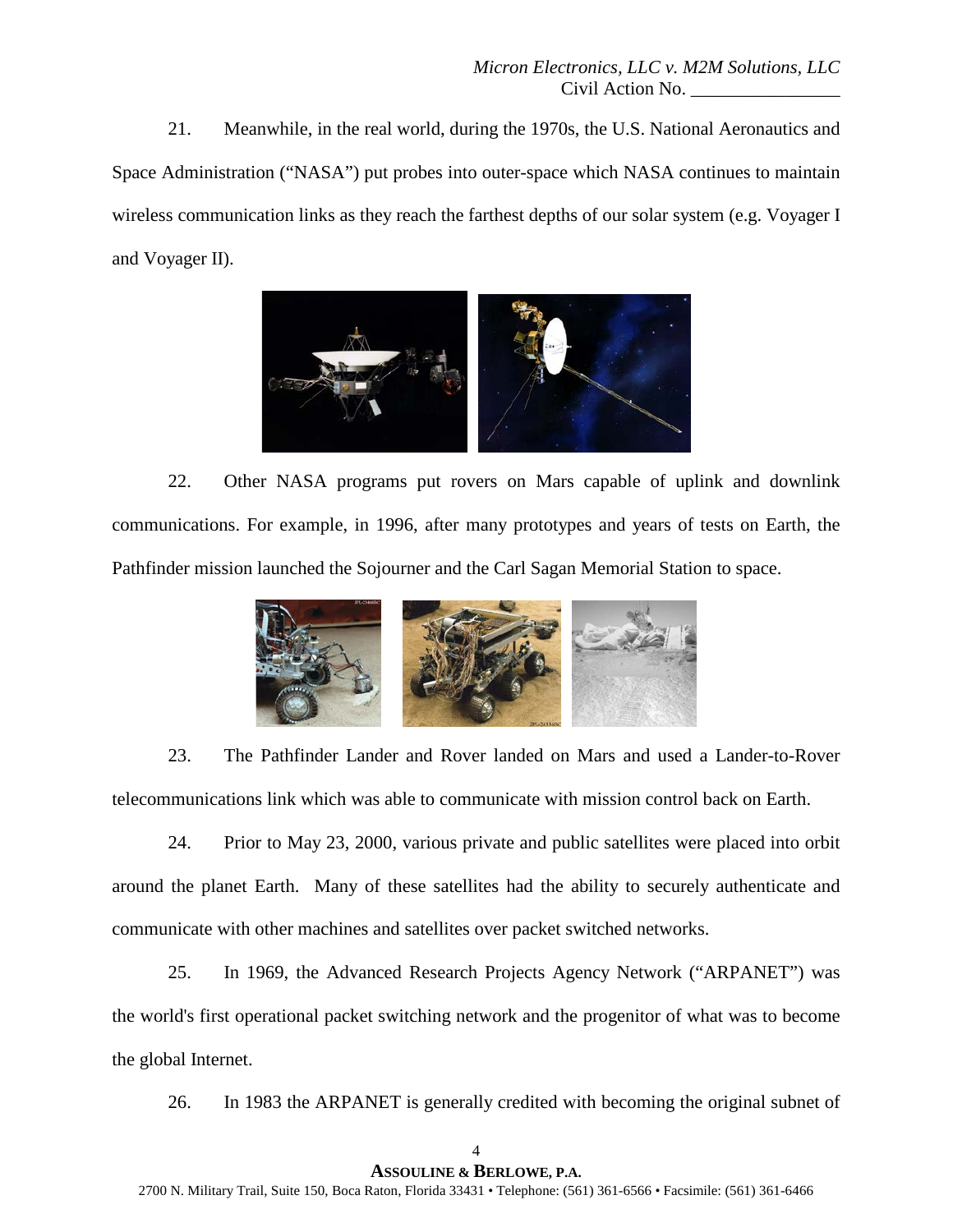the Internet when it switched to the Transport Communication Protocol ("TCP") and Internet Protocol ("IP") (collectively "TCP/IP") as its primary protocol.

27. Throughout the 1990s, the United States Military operated drones and other unmanned air and ground vehicles that securely communicated with global communications networks, satellites and other machines through the Internet and alternative secure packet switched networks.

28. For example, a number of satellites used in the 1990s were part of the "Star Wars" program of the Strategic Defense Initiative started by Ronald Regan in the 1980s.

29. In the 1983 film, Wargames, David Lightman, played by Mathew Broderick, uses his telephone to hack into a North American Aerospace Defense Command ("NORAD") computer. After some research, Lightman discovers a backdoor password. Lightman then programs the NORAD computer and launches a simulation of World War III. In the film, Government officials at NORAD believe the attack is real and plan to retaliate. The NORAD computer automatically, though a brute force method attempts to guess the actual missile launch codes so that as a programming computer the NORAD computer can remotely transmit the missile silos to imitate attack. However, before the computer sends the codes, Lightman defeats the NORAD computer by teaching it that playing Tic Tac Toe against itself is futile.

30. In 1984 and 1991, James Cameron's fictional TERMINATOR™ franchise also capitalized on the concept of such a military communications network becoming self-aware and aiming to wipeout the human race. Cameron called it SkyNet.

31. Concerns were raised in the few incidents when Presidents Regan, Carter, and William Jefferson Clinton were separated from their emergency satchel, commonly known as the "Nuclear Football." Using special "unique identifiers" and "access codes" contained on the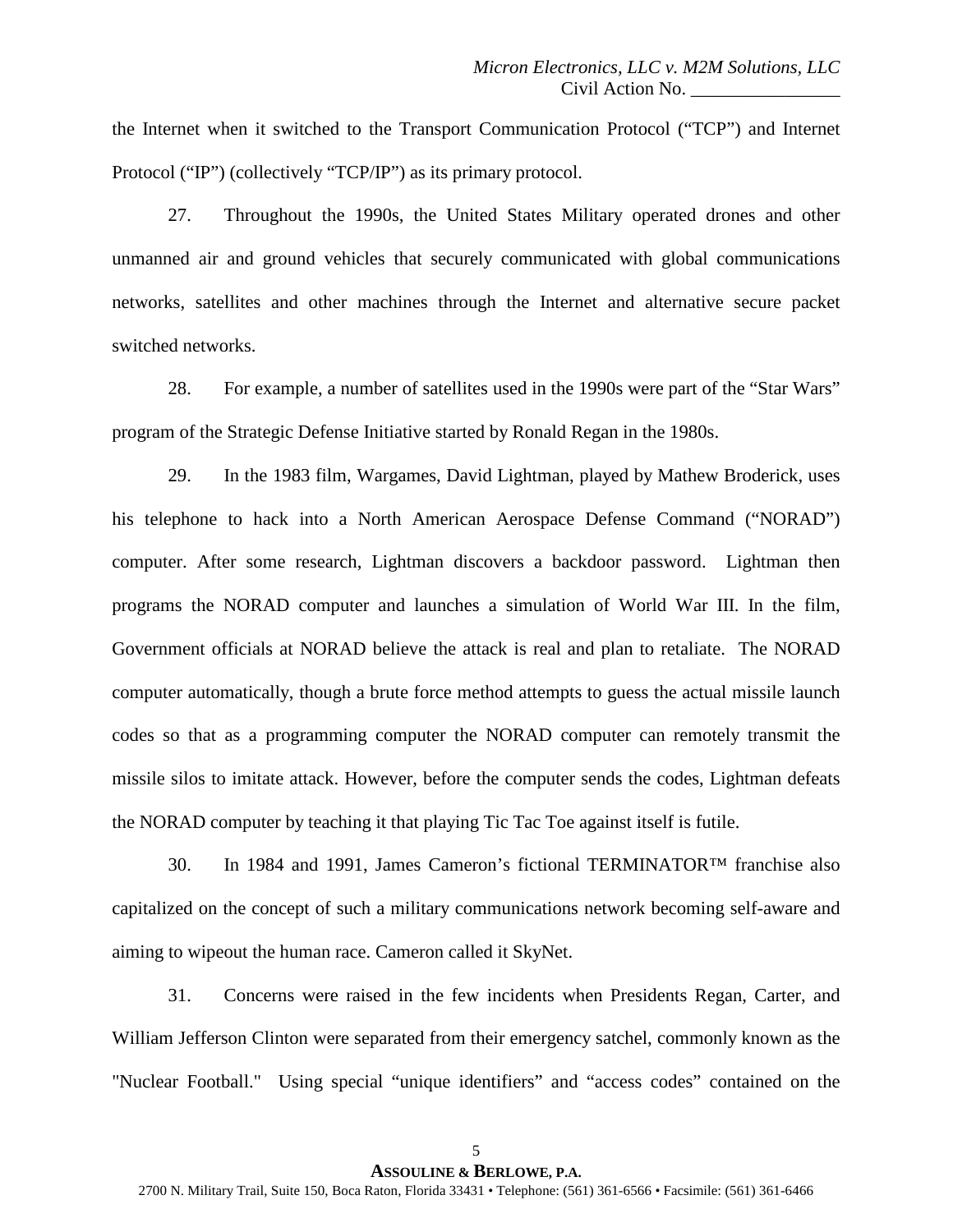biscuit, which is kept in a ZERO HALLIBURTON ™ briefcase, the U.S. President could authorize a nuclear strike from securely computer controlled remote missile silos.

32. Developed during the cold war, Russia's similar "nuclear briefcase" is code-named Cheget. Cheget is connected to the Russian special communications system code-named Kavkaz, which supports communication between senior government officials while they are making the decision whether to use nuclear weapons. Cheget is securely connected to the Russian communications system Kazbek.

33. In the 1980s, Miss Fletcher used LIFE ALERT™ when she fell and could not get up. Her transmitter would activate an automatic dialer which would call a preprogrammed number to alert emergency services. Other similar dialers had been in use since at least 1975.

34. Additionally, in the 1980s sitcom, Knight Rider, the fictional Knight Rider Industries' KITT was well known to have an artificial intelligence module and the ability to authenticate its users and call the "Foundation," a mobile garage (a/k/a "the Rook"), or call others as requested and authorized by KITT.

35. In the Knight Rider sitcom, Michael Knight, played by actor David Hasselhoff, was able to maintain contact with KITT via a two-way communication wristwatch (a modified '80s LCD AM radio watch). The watch also had a micro camera and scanner that KITT could access to gather information.

36. In the 1980s series, Michael Knight also had a homing beacon inside a gold pendant he wore around his neck (much like the "Life Alert" used by Ms. Fletcher, but on a larger range network). Knight's beacon would send a signal to remotely activate KITT and override KITT's programming so that KITT would rush to Knight's aid.

37. In the 1980s' NICKELODEON™ animated series Inspector Gadget, the cartoon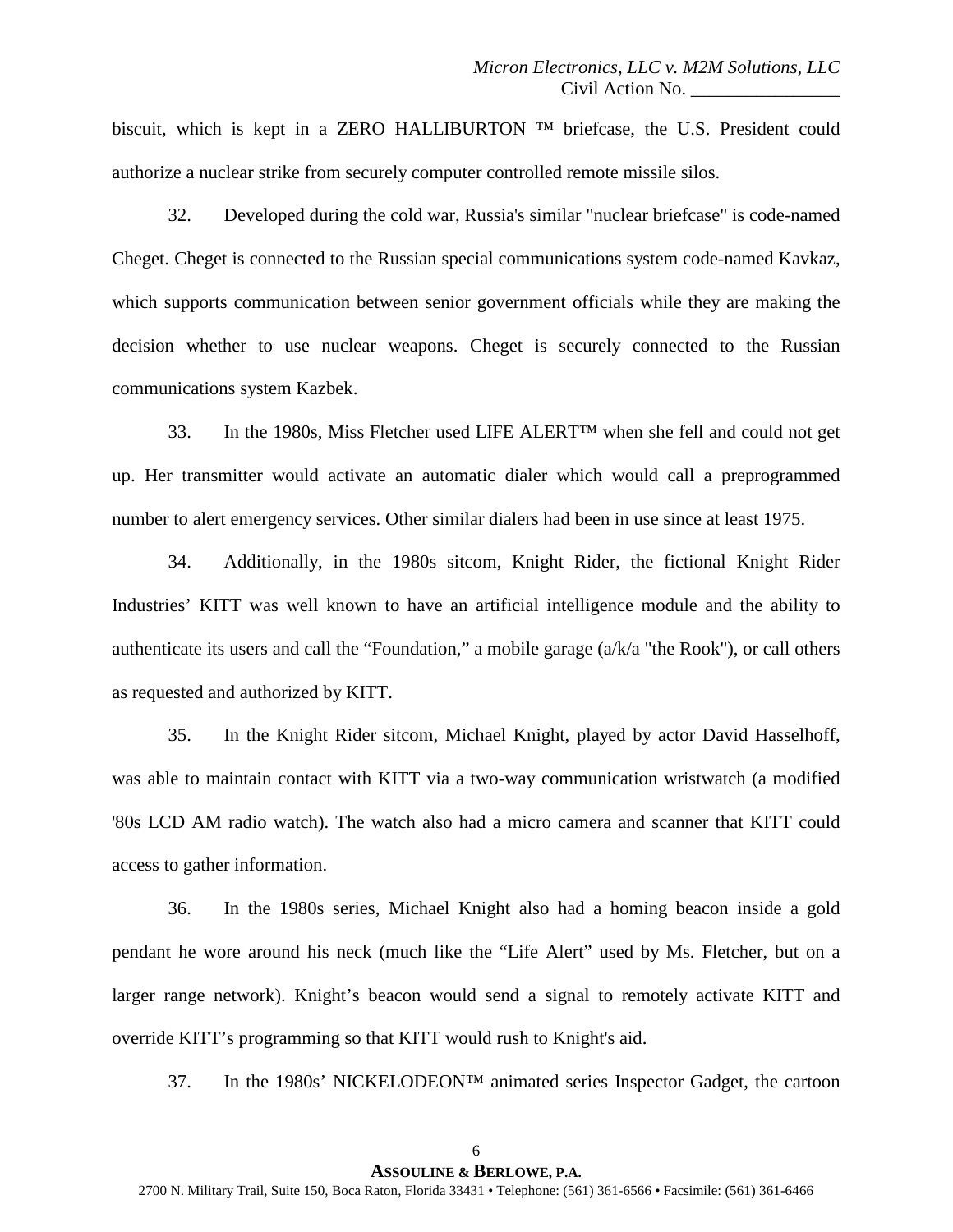character Penny Gadget and her dog Brain communicated wirelessly through an advance wristwatch with mapping capabilities. Penny's wristwatch was capable of wirelessly activating sensors in Brain's collar. Similar devices appeared in the 1960s "The Jetsons."

38. In the late 1990's some General Motors ("GM") cars came equipped with ONSTAR™, a vehicle telematics and communication system that featured a HUGHES™ cellular telephone connected to a Global Position System ("GPS"). The system enabled remote starting, opening and locating of GM vehicles, and voice dialing of stored phone numbers. Although ONSTAR™ shared some functions similar to the decades-old technology of LOJACK™, initial ONSTAR™ commercials showed the Batmobile outfitted with ONSTAR™ that enabled DC Comic's Batman to open the doors with a cellular telephone, contact ONSTAR™ when his airbags went off, and permitted voice calling of stored phone numbers.

39. Additionally, long before May 23, 2000, Dr. Steven Mann was famous for building, programming and "glogging" with wearable computers which communicated with other machines. This picture below shows how some of Mr. Mann's inventions evolved.



See<http://wearcam.org/steve5.htm> for the original JPEG file.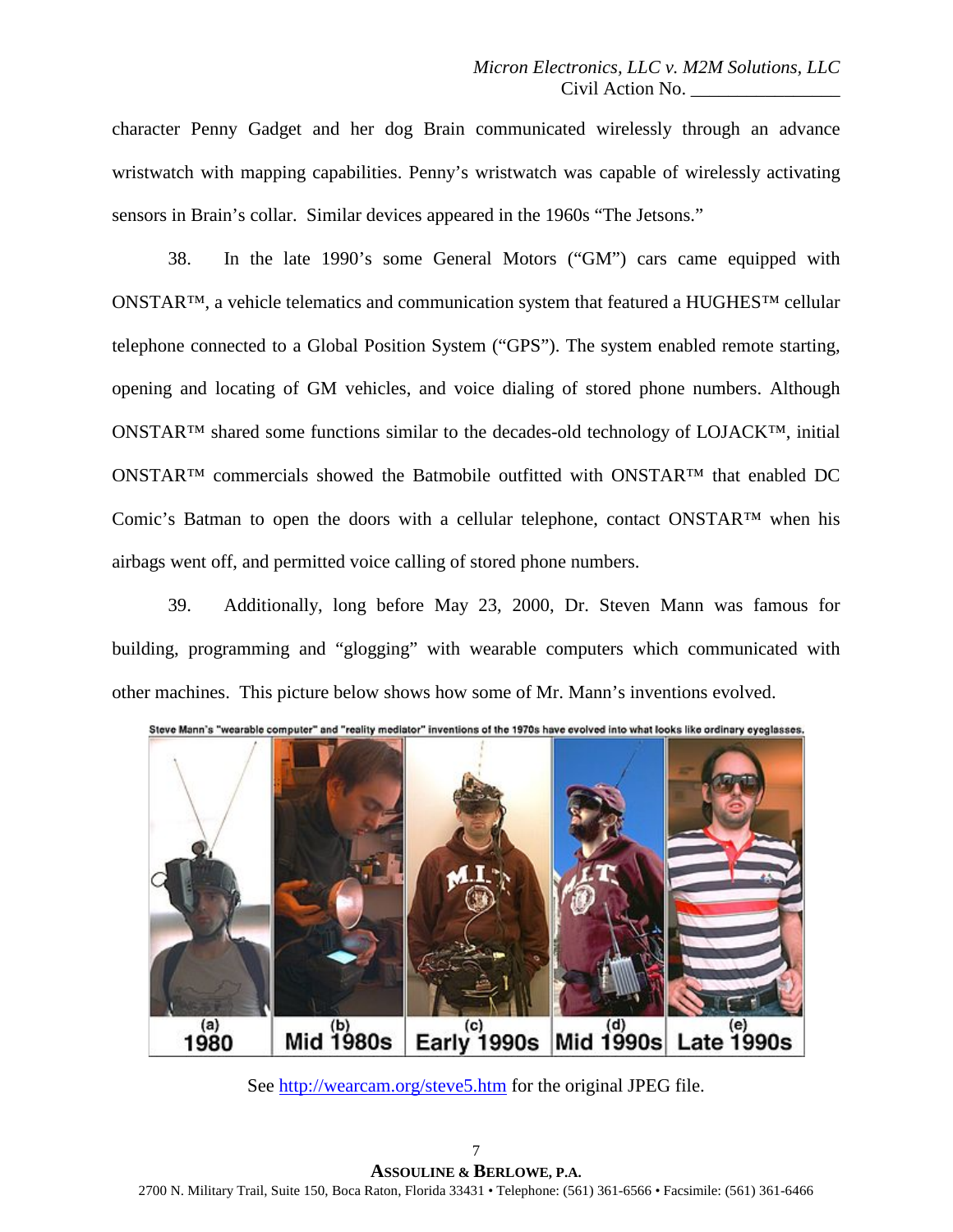40. In fact, in the 1990s, many electronics and software developers were using the Linux and BSD OSes to create embedded wireless systems for use in clothing, vehicles, mobile, stationary, wired and wireless devices. Programmers could "telnet" into the Linux systems and reprogram and configure their authentication protocols through programs like tcpwrappers. In the late 1990s, tcpwrappers came standard in many Linux distributions including Slackware.

41. Prior to May 23, 2000, and even back in the early 1990s, many OSes used an /etc/passwd file (the "Password File") as text file that describes user login accounts for the system. For instance, prior to May 23, 2000, the Password File in Slackware Linux when presented in human readable format used each line to described a single user in the following syntax: account:password:UID:GID:GECOS:directory:shell.

42. The information from the Slackware Linux Password File could be programmed by authorized users and was used by various operating system protocols for authentication. For example, in 1999, a user logging into a wireless Slackware Linux system generally would be required to provide their account and password.

43. In 1999, an authorized user could also log into one wireless Linux computer and then telnet from said Linux computer into another wireless Linux computer.

44. In 1999, a user with sufficient privileges could connect to a wireless Slackware Linux system and add, delete, or modify authorized users from the Password File or authorized hosts list.

45. In 1999, an authorized Linux user was able to program Linux computers to execute code based on certain conditions/triggers or at certain times using utilities such as "cron" or take input from a variety of probes, sensors or other devices.

46. In 1999, large libraries of computer programs were available for Linux and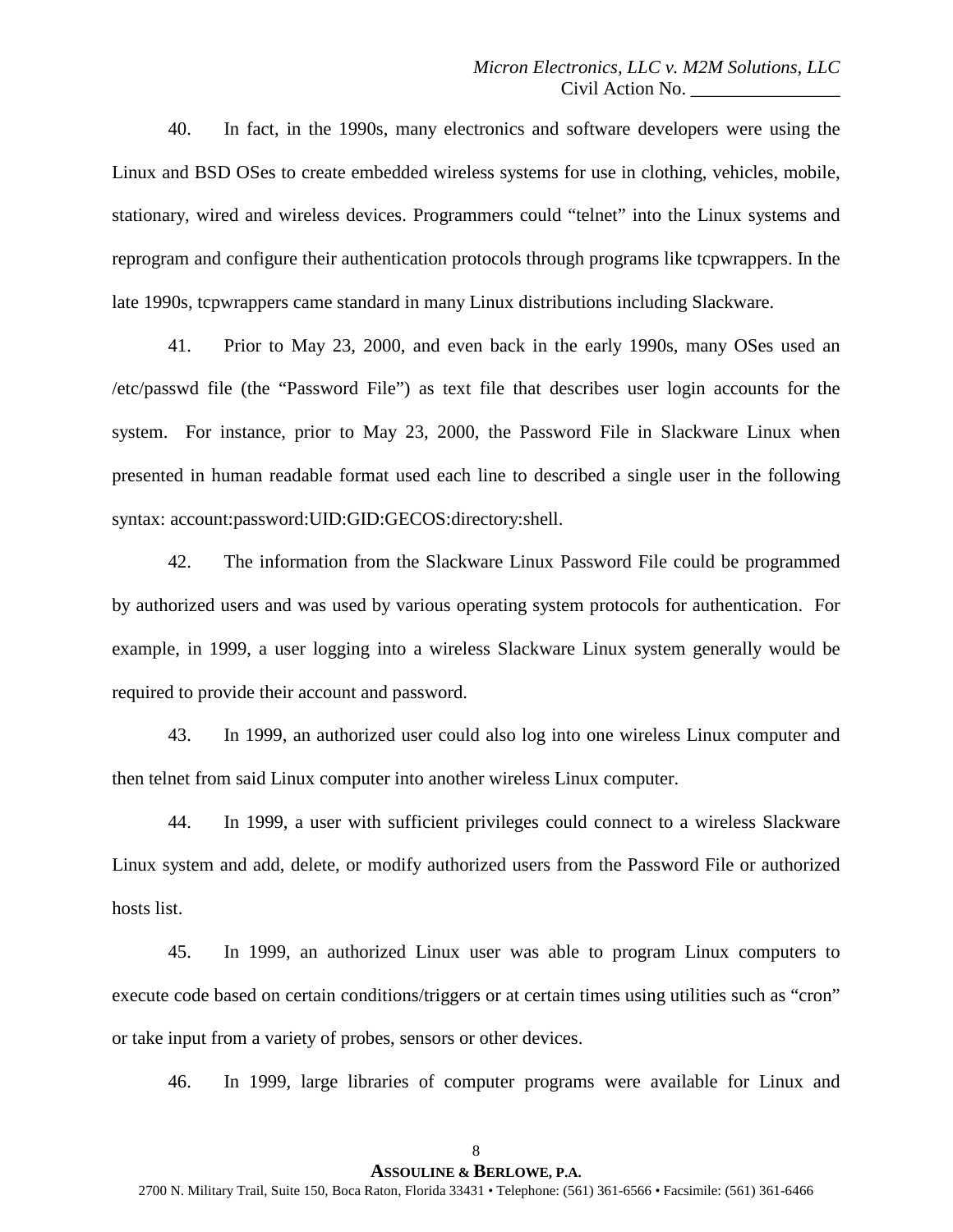extensive documentation for using the programs were available in Linux "man" pages, Internet forums, and text books.

47. For example, in 1999, a Slackware Linux user could use Comprehensive Perl Archive Network ("CPAN") to automatically install thousands of preexisting modules for programing purposes and integration into a Practical Extraction and Reporting Language ("PERL") script.

48. In 1999, PERL regularly came standard in Linux Slackware distributions, and had modules for authenticating and connecting to other machines over a wireless network.

49. In the 1990s, Internet Appliances ("IA") were available including Internet enabled toasters, refrigerators, ovens, robots and cameras. Some IA contained Hypertext Transport Protocol ("HTTP") daemons and others included full Internet services such as telnetd and libwrap.

50. Some pre-year-2000 IA used BLUETOOTH™, which is credited to be created by ERICSON™ scientists in 1994 as a wireless alternative to serial data cables.

51. In late 1990s and early 2000, alternative mobile OSes were also available including Symbian and MICROSOFT™ ("MS") WINDOWS CE™ (codenamed "Rapier") which were designed to run on mobile devices including Global System for Mobile Communications ("GSM") communicators. Many of the pre-May 23, 2000 OSes supported, and the available portable hardware provided, interfaces for Personal Computer Memory Card International Association ("PCMCIA") GSM and GPS cards, as well as a robust library of compatible software and hardware, including means to store and authenticate phone numbers and IP addresses.

52. For many years, long before May 23, 2000, electronic ankle bracelets were also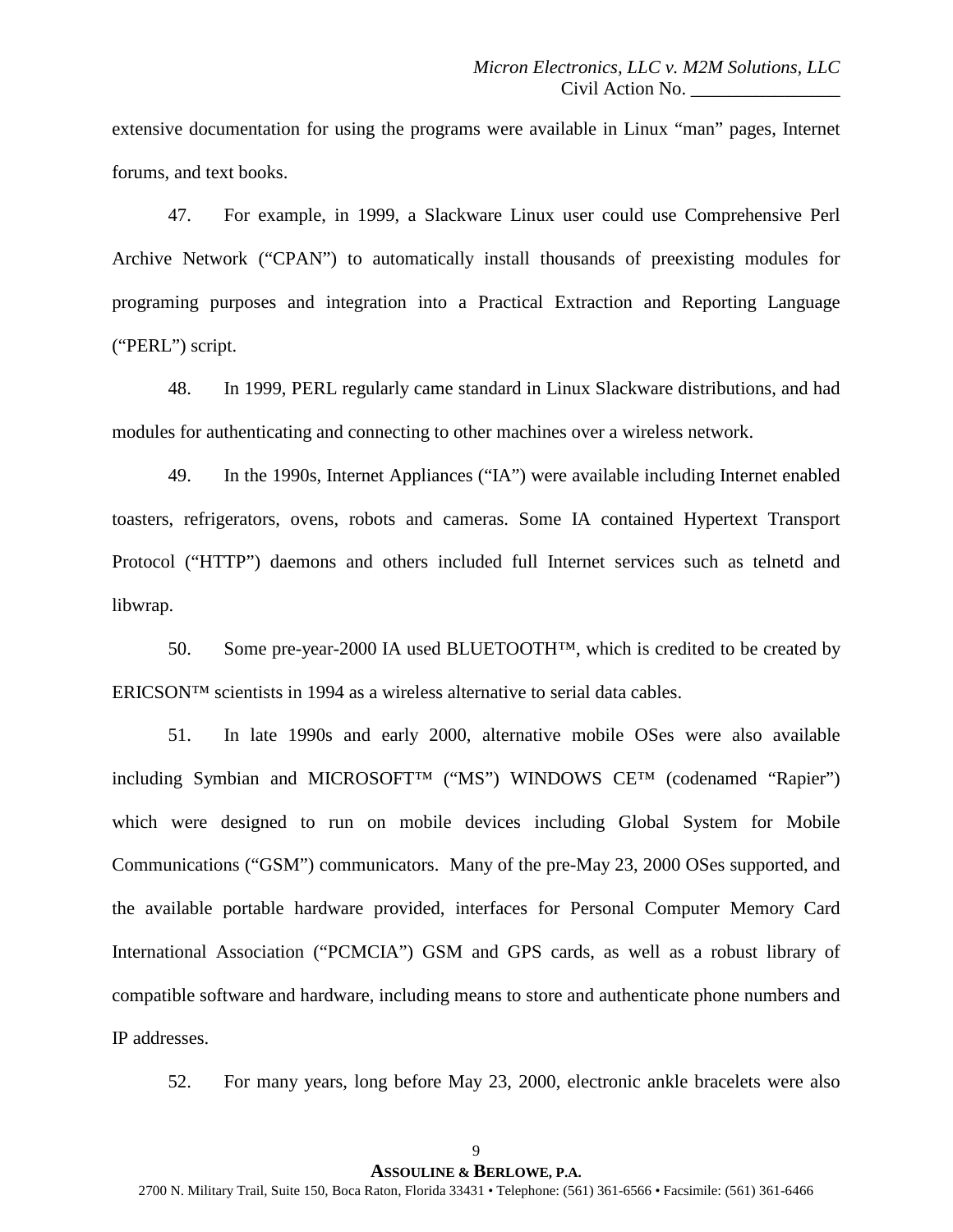used to monitor probationers. Typically, these communicator devices would trigger a telephone call to the probation officer when the probationer moves more than a specified distance from a location. Similar devices were designed and used for the wrists of children before May 23, 2000.

53. Prior to May 23, 2000, there was extensive information known in the art regarding programing MS WINDOWS™ and WINDOWS CE available through the MS Microsoft Developers Network ("MSDN").

54. Prior to May 23, 2000, security flaws in wired and wireless communications profiles were frequently discussed through the SecurityFocus electronic mailing list BugTraq including ways of compromising passwords and authentication on wireless and wired networks.

55. Prior to May 23, 2000, the Internet Engineering Task Force ("IETF") and Institute of Electrical and Electronics Engineers Standards Association ("IEEE-SA") made a large number of protocols and standardization documents available in part for the purpose of promoting cross compatibility. Many of these documents were available as Standards ("STDs"), Requests for Comments ("RFCs"), and Best Common Practices ("BCPs"). The documents included the protocols for standards such as TCP/IP, TELNET, MAIL, Post Office Protocol ("POP"), Simple Mail Transfer Protocol ("SMTP"), IEEE-STD 802.11, etc.

56. Prior to May 23, 2000, it was well known that most computers communicated in a coded format, generally ones "1" and zeros "0." Computer code is also often represented in hexadecimal or human readable format. The latter of which could be a low level (e.g., assembly  $a/k/a$  ASM) or high level language (e.g., C++, JAVA, PERL, etc.).

57. In the 1990s, n-tier networks, and distributed computing were common concepts where more than one wirelessly or otherwise connected machines would: take input and commands; process information; and, serve as databases. In 1999, these programmable machines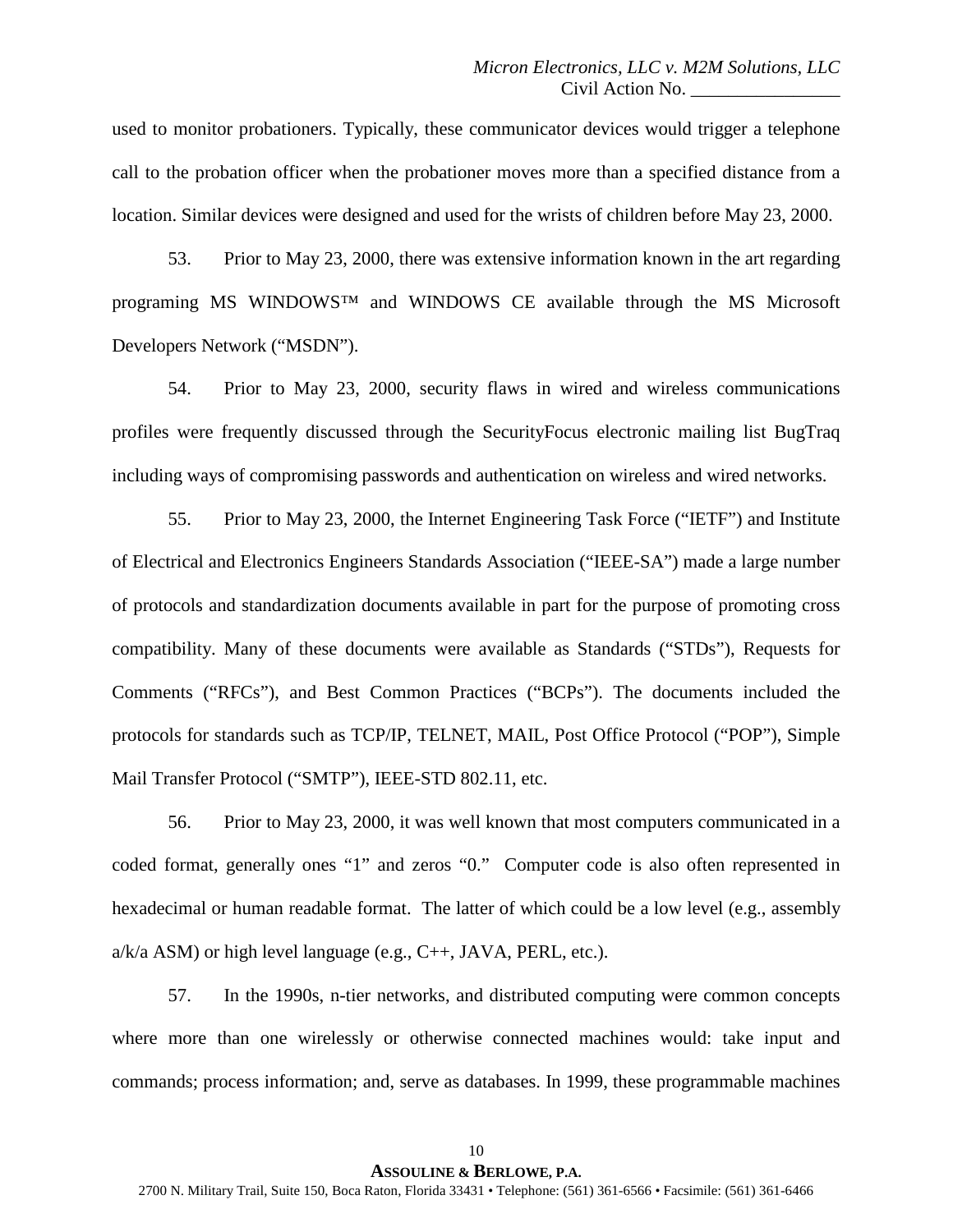and n-tier systems often communicated over packet switched networks both in wired and wireless fashions.

58. Prior to May 23, 2000, wireless/Global System for Mobile Communications ("GSM") Programmable Communicator devices, modems, and circuits existed and were publicly available that could be programmed with the Hayes "AT" command set. *See, e.g.,* SIEMENS™  $M1$ .

59. Thus, for these reasons and others, on May 23, 2000, the idea of a programmable communication device (a "Programmable Communicator") that could authenticate and store addresses (whether by IP address, phone number, MAC address or otherwise) was nothing new, and connecting a Programmable Communicator to a wide array of monitoring equipment was known or obvious. In fact, many prior art devices, in addition to those above, encouraged their users to configure a portable Programmable Communicator in such a fashion -- crosscompatibility was a common goal of many software and hardware designers.

60. The alleged inventor of the Patents in Suit, her counsel, and the others that assisted with preparation of the applications for the Patents in Suit, knew of the prior art technology during prosecution of the Patents in Suit, but did not disclose the prior art to the USPTO. Notably, Eveline Wesby Van Swaay was not the inventor of the Patents in Suit.

61. M2M now knows of the above facts and prior art and other prior art, but baselessly continues to assert the Patents in Suit against Micron for at least the following products: SIM900L (a GSM/GPRS Module); SIM908 (GSM/GPRS+GPS Module); SIM300DZ & SIM300D (a GSM/GPRS Module); SIM900 (a GSM/GPRS+EGSM Module); SIM548CZ & SIM548C (GSM/GPRS+GPS Module); SIM300EZ & SIM300E (Tri-band GSM/GPRS Module); SIM700DZ & SIM700D (Quad-band GSM/GPRS/EDGE Module); SIM700Z & SIM700 (Quad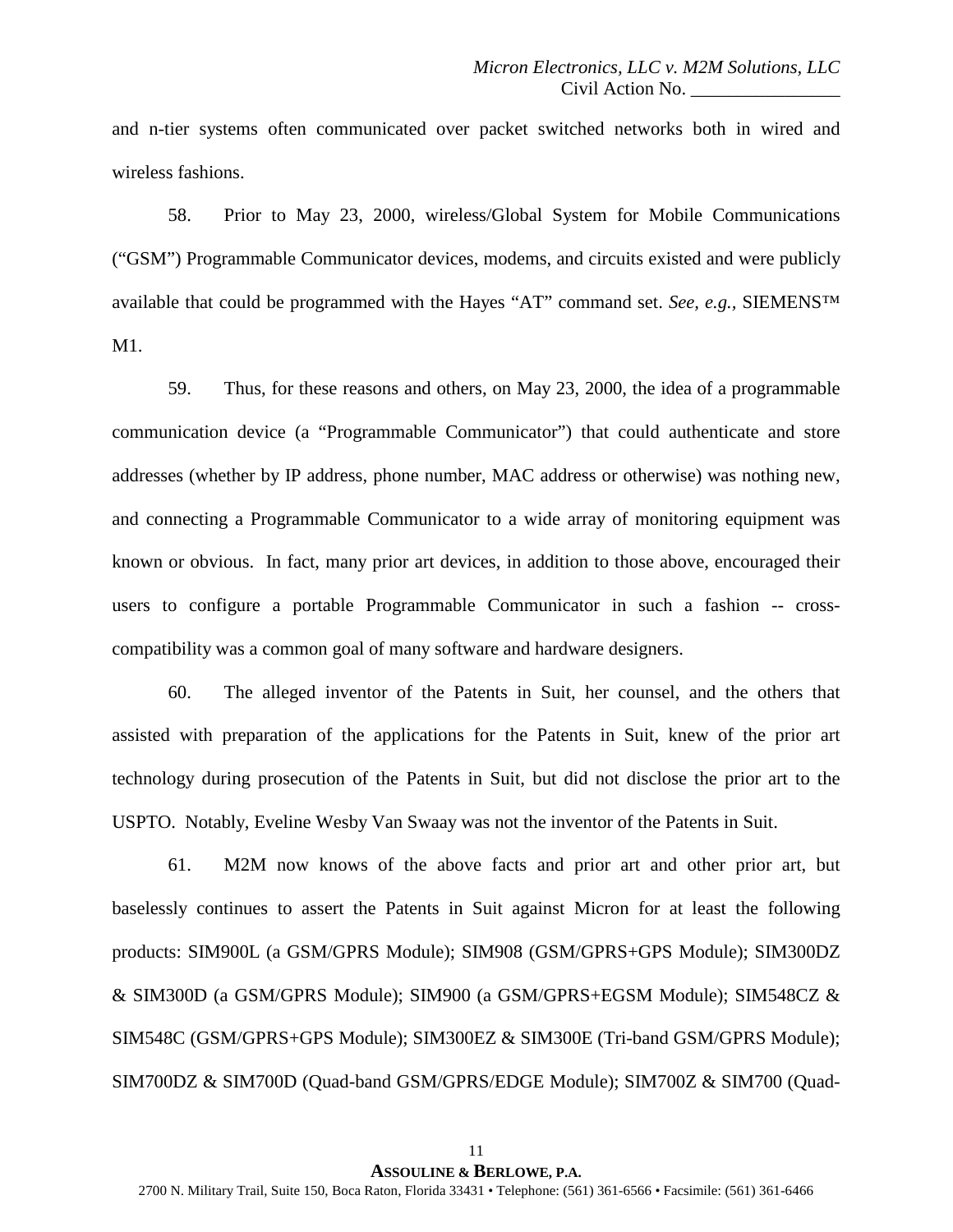band GSM/GPRS/EDGE Module); Prime AT; Prime PT; Car Security System; GPS Black Box; 3G PC Card; Payphone; Kids Phone; SiRFstarIII; RINGSLIC; UBlox LEA-4S; Ublox LEA-4A; TOUCH SCREEN CONTROL; POWER AMP MODULE; 16-128 SDRAM Modules; SIM card holders; Antenna/RF Connectors; DIP BTB Connectors; BTB Connectors; GSM/GPRS Antennas; and, GPS Antennas (the "Micron/SimCom Products").

#### **COUNT I DECLARATORY JUDGMENT OF INVALIDITY OF U.S. PATENT NO. 7,583,197**

62. Micron incorporates by reference and re-alleges, as if fully set forth herein, the allegations contained in Paragraphs 1 through 61, above.

63. The '197 Patent is invalid under 35 U.S.C. § 101 et seq., and fails to meet the patentability standards under 35 U.S.C. § 112, and/or because it is anticipated by, or obvious in view of the prior art under 35 U.S.C. §§ 102 and 103.

64. As evidenced by the Amended Complaint in Case No. 12-00034, in the U.S. District Court for the District of Delaware, and M2M's accusations of infringement, there exists a real and actual controversy between Micron and M2M concerning the validity of the '197 Patent.

65. Micron is entitled to a declaratory judgment that the '197 Patent is invalid.

66. Given the prior art known to it, M2M knows or should know that the claims of the '197 Patent that M2M has asserted against Micron are invalid.

67. Due to the exceptional circumstances of this case, the Court should award Micron its attorneys' fees pursuant to 35 U.S.C. § 285.

WHEREFORE, Micron respectfully requests this Court: i) enter a declaratory judgment and decree holding that the '197 Patent is invalid; and ii) grant such relief as is just, fair, and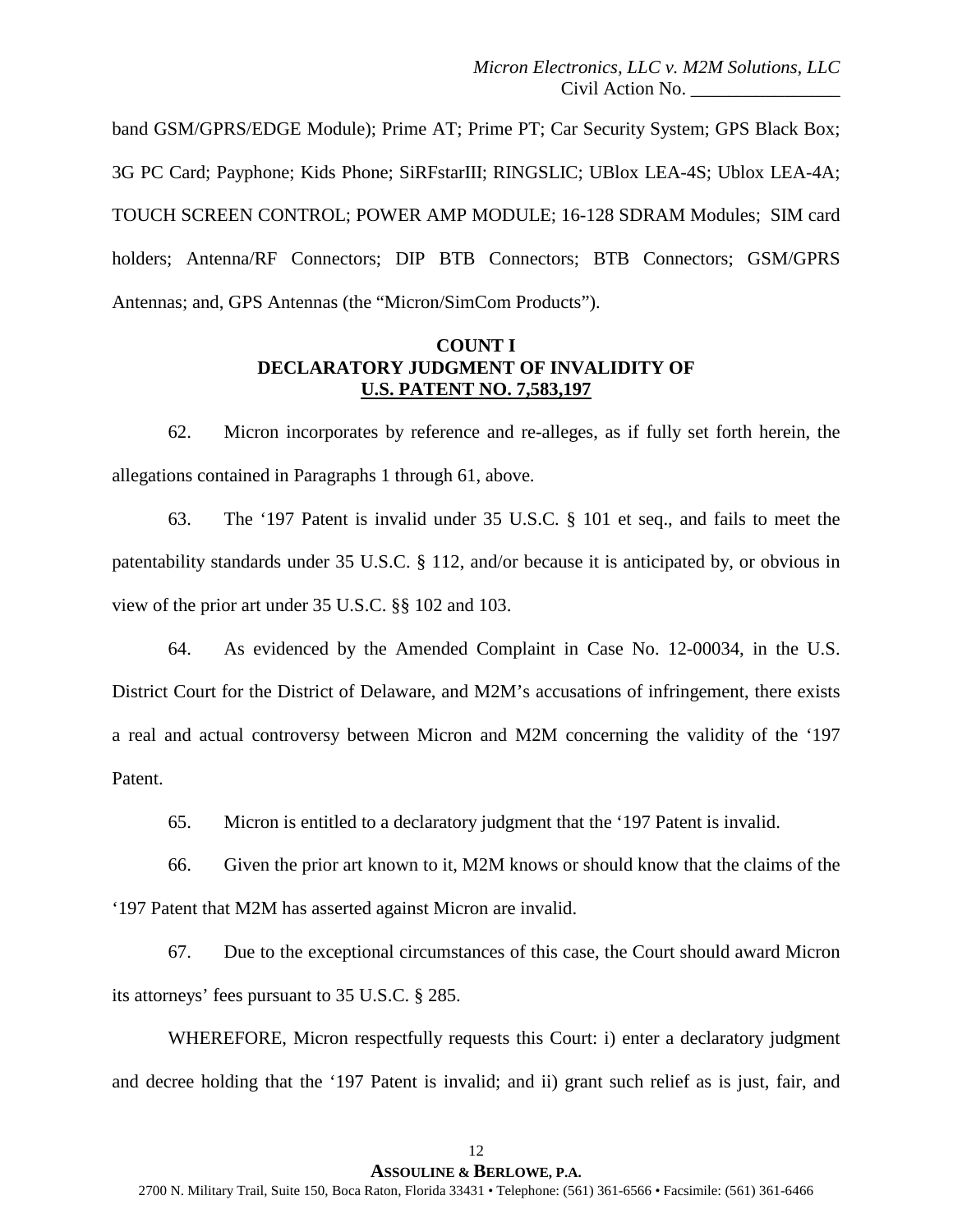equitable.

## **COUNT II DECLARATORY JUDGMENT OF NON-INFRINGMENT OF U.S. PATENT NO. 7,583,197**

68. Micron incorporates by reference and re-alleges, as if fully set forth herein, the allegations contained in Paragraphs 1 through 61, above.

69. The Micron/SimCom Products have substantial non-infringing uses.

70. Micron has not infringed and is not infringing the '197 Patent.

71. As evidenced by the Amended Complaint in Case No. 12-00034, in the U.S. District Court for the District of Delaware, and M2M's accusations of infringement, there exists a real and actual controversy between Micron and M2M concerning the infringement of the '197 patent.

72. Micron is entitled to a declaratory judgment that it has not directly or indirectly infringed and is not infringing the '197 Patent.

73. Due to the exceptional circumstances of this case, the Court should award Micron its attorneys' fees pursuant to 35 U.S.C. § 285.

WHEREFORE, Micron respectfully requests this Court: i) enter a declaratory judgment and decree holding that the '197 Patent is not infringed by Micron; and ii) grant such further relief as is just, fair, and equitable.

# **COUNT III DECLARATORY JUDGMENT OF INVALIDITY OF U.S. PATENT NO. 8,094,010**

74. Micron incorporates by reference and re-alleges, as if fully set forth herein, the allegations contained in Paragraphs 1 through 61, above.

75. The '010 patent is invalid under 35 U.S.C. § 101 et seq., and fails to meet the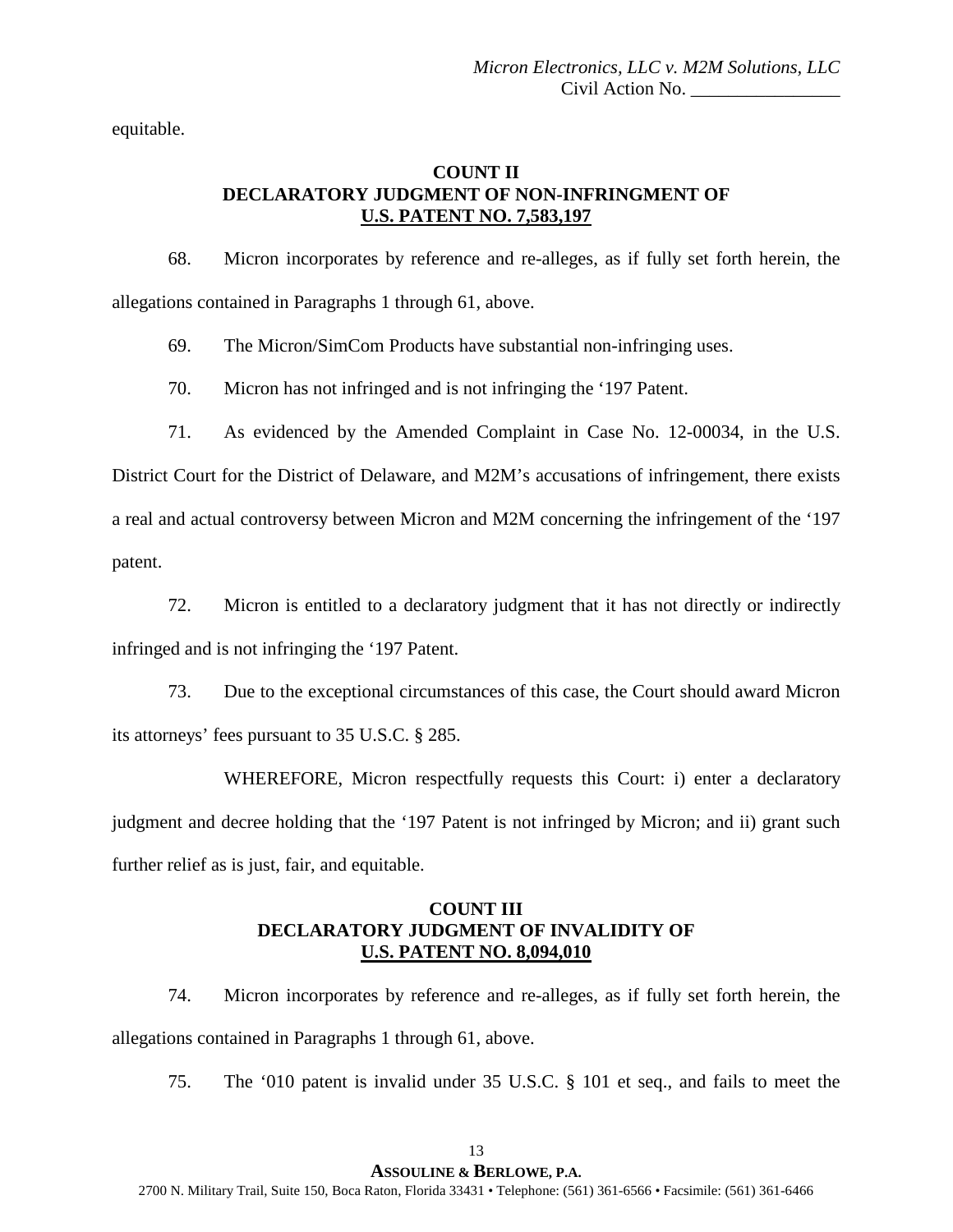patentability standards under 35 U.S.C. § 112, and/or because it is anticipated by, or obvious in view of the prior art under 35 U.S.C. §§ 102 and 103.

76. As evidenced by the Amended Complaint in Case No. 12-00034, in the U.S. District Court for the District of Delaware, and M2M's accusations of infringement, there exists a real and actual controversy between Micron and M2M concerning the validity of the '010 Patent.

77. Micron is entitled to a declaratory judgment that the '010 Patent is invalid.

78. Due to the exceptional circumstances of this case, the Court should award Micron its attorneys' fees pursuant to 35 U.S.C. § 285.

WHEREFORE, Micron respectfully requests this Court: i) enter a declaratory judgment and decree holding that the '010 Patent is invalid; and ii) grant such relief as is just, fair, and equitable.

#### **COUNT IV DECLARATORY JUDGMENT OF NON-INFRINGMENT OF U.S. PATENT NO 8,094,010**

79. Micron incorporates by reference and re-alleges, as if fully set forth herein, the allegations contained in Paragraphs 1 through 61, above.

80. The Micron/SimCom Products have substantial non-infringing uses.

81. Micron has not infringed and is not infringing the '010 Patent.

82. As evidenced by the Amended Complaint in Case No. 12-00034, in the U.S.

District Court for the District of Delaware, and M2M's accusations of infringement, there exists a real and actual controversy between Micron and M2M the alleged infringement of the '010 Patent.

83. Micron is entitled to a declaratory judgment that it has not infringed and is not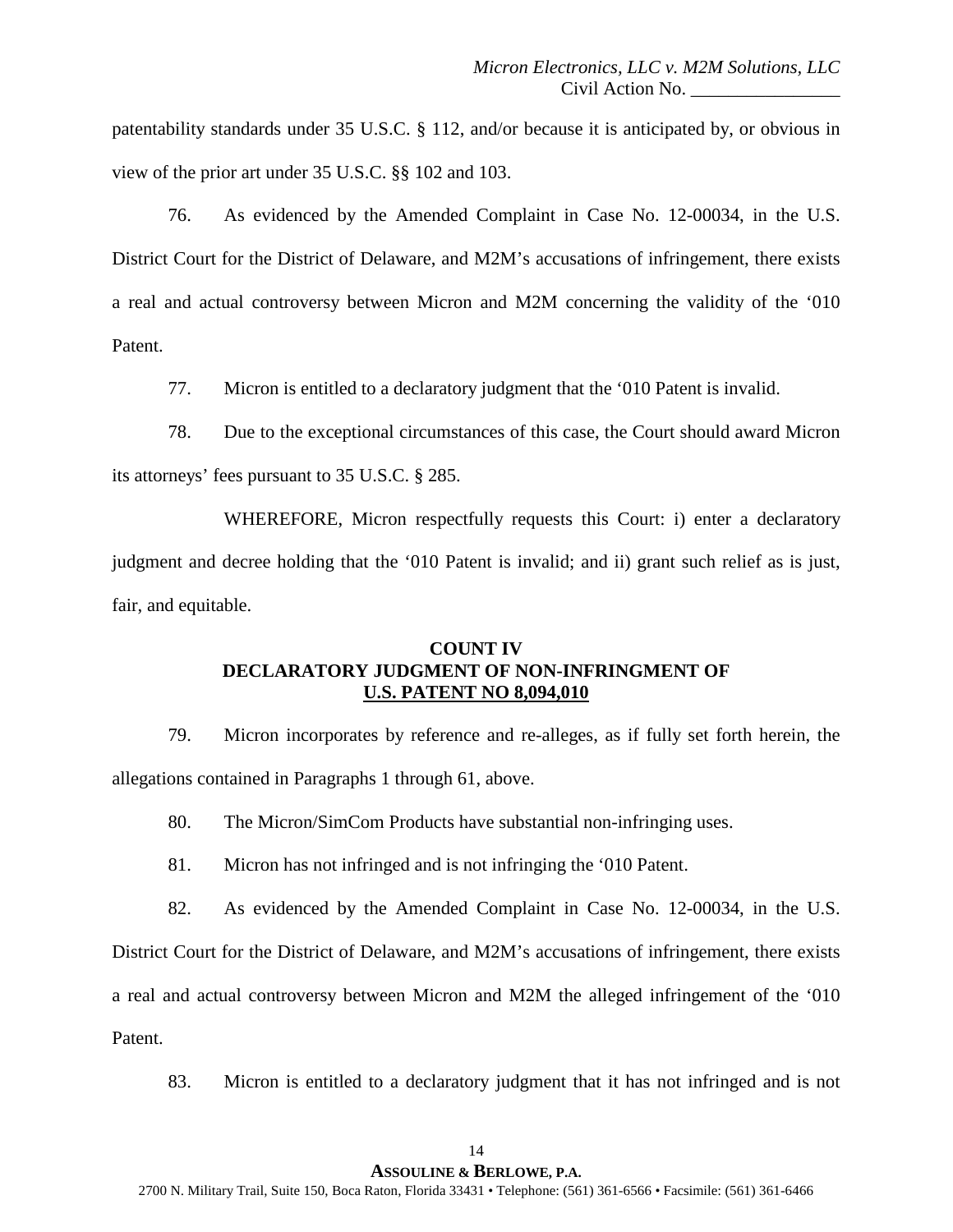infringing the '010 Patent.

84. Due to the exceptional circumstances of this case, the Court should award Micron its attorneys' fees pursuant to 35 U.S.C. § 285.

WHEREFORE, Micron respectfully requests this Court: i) enter a declaratory judgment and decree holding that the '010 patent is not infringed by Micron; and ii) grant such further relief as is just, fair, and equitable.

#### **DEMAND FOR JURY TRIAL**

Micron hereby demands a jury trial on all issues triable of right by a jury in this declaratory judgment action and under the patent laws of the U.S.

Dated: October 24, 2012 Respectfully submitted,

# **ASSOULINE & BERLOWE, P.A.**

2700 N. Military Trail, Suite 150 Boca Raton, Florida 33431 Telephone: (561) 361-6566 Facsimile: (561) 361-6466

 By: *s/ Peter A. Koziol* Peter A. Koziol, Esq. (FBN 030446) [pak@assoulineberlowe.com](mailto:pak@assoulineberlowe.com) Eric N. Assouline, Esq. (FBN 106143) [ena@assoulineberlowe.com](mailto:ena@assoulineberlowe.com) Andrew S. Riccio, Esq. (FBN 091978) [asr@assoulineberlowe.com](mailto:asr@assoulineberlowe.com)

*Attorneys for Plaintiff, Micron Electronics, LLC*